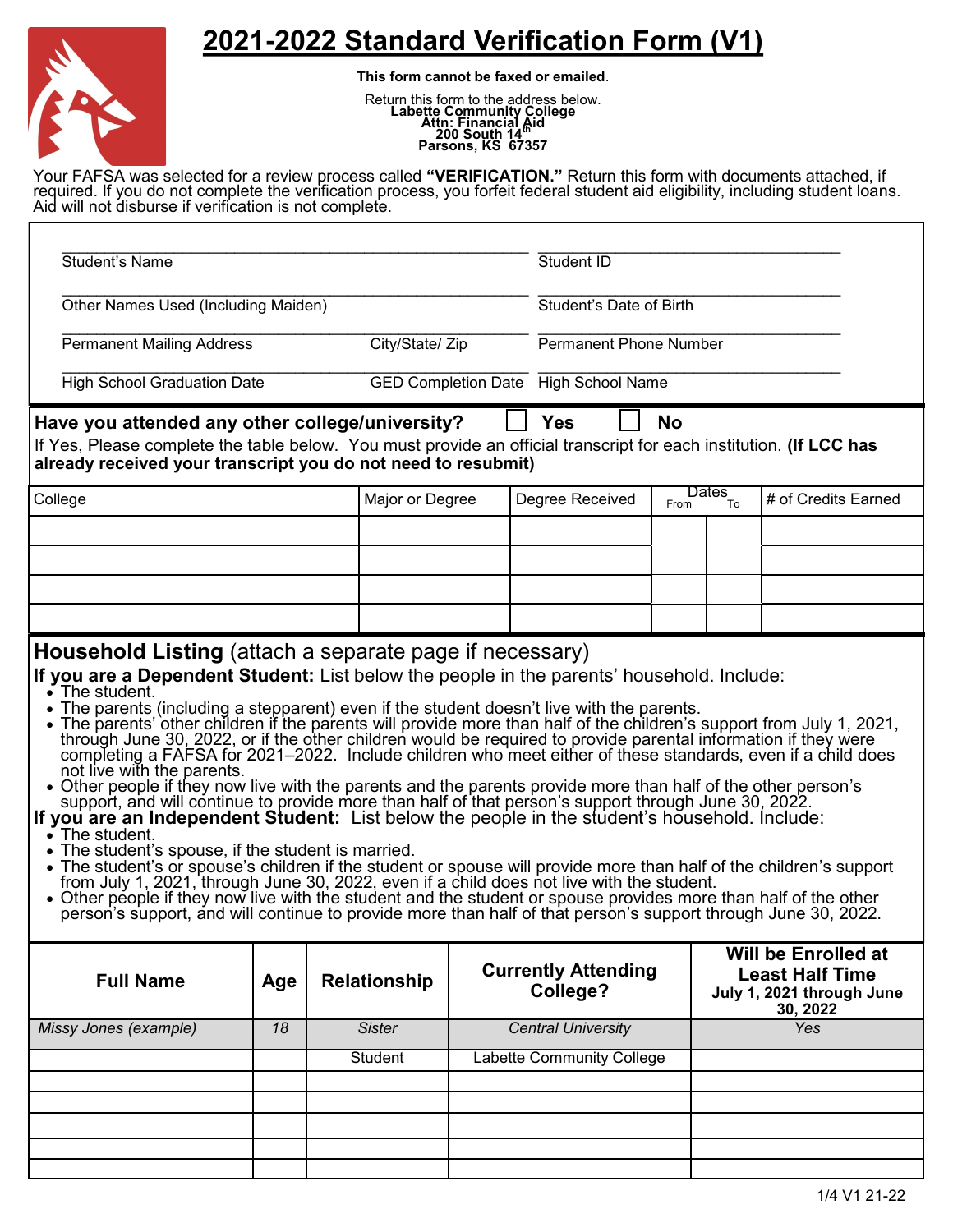| Student Income Verification: Did the student file taxes for 2019?                                                                                                                                                                                                                                                                                                                                                                                                                                                                                                                                                                                                        |                                                                                                                                                                                                |     |  |  |  |  |
|--------------------------------------------------------------------------------------------------------------------------------------------------------------------------------------------------------------------------------------------------------------------------------------------------------------------------------------------------------------------------------------------------------------------------------------------------------------------------------------------------------------------------------------------------------------------------------------------------------------------------------------------------------------------------|------------------------------------------------------------------------------------------------------------------------------------------------------------------------------------------------|-----|--|--|--|--|
| I filed taxes for 2019. (Check the box below that applies)                                                                                                                                                                                                                                                                                                                                                                                                                                                                                                                                                                                                               |                                                                                                                                                                                                |     |  |  |  |  |
| The student and/or spouse (if married) has used the IRS DRT in FAFSA on the Web to transfer<br>2019 IRS income tax return information into the student's FAFSA.                                                                                                                                                                                                                                                                                                                                                                                                                                                                                                          |                                                                                                                                                                                                |     |  |  |  |  |
|                                                                                                                                                                                                                                                                                                                                                                                                                                                                                                                                                                                                                                                                          | The student and/or spouse (if married) has not yet used the IRS DRT in FAFSA on the Web, but<br>will use the tool to transfer 2019 IRS income tax Return information into the student's FAFSA. |     |  |  |  |  |
| If student and spouse filed a separate IRS tax return, the IRS DRT cannot be used and the<br>IRS Tax Return Transcript must be provided for each tax payer.<br>See page 3 for instructions on ordering a Tax Transcript.                                                                                                                                                                                                                                                                                                                                                                                                                                                 |                                                                                                                                                                                                |     |  |  |  |  |
| The student and/or spouse (if married) is unable or chooses not to use the IRS DRT in FAFSA on<br>the Web, and instead will provide the school with a 2019 IRS Tax Return Transcript(s).                                                                                                                                                                                                                                                                                                                                                                                                                                                                                 |                                                                                                                                                                                                |     |  |  |  |  |
| If student and spouse filed a separate IRS tax return, the IRS DRT cannot be used and the<br>IRS Tax Return Transcript must be provided for each tax payer.<br>See page 3 for instructions on ordering a Tax Transcript.                                                                                                                                                                                                                                                                                                                                                                                                                                                 |                                                                                                                                                                                                |     |  |  |  |  |
| did NOT file taxes for 2019. (Check the box below that applies)                                                                                                                                                                                                                                                                                                                                                                                                                                                                                                                                                                                                          |                                                                                                                                                                                                |     |  |  |  |  |
| The student and/or spouse (if married) were not employed and had no income earned from work<br>in 2019.                                                                                                                                                                                                                                                                                                                                                                                                                                                                                                                                                                  |                                                                                                                                                                                                |     |  |  |  |  |
| The student and/or spouse (if married) were employed in 2019 and have listed below the names<br>of all employers, the amount earned from each employer in 2019, and whether an IRS W-2 form<br>or an equivalent document is provided.                                                                                                                                                                                                                                                                                                                                                                                                                                    |                                                                                                                                                                                                |     |  |  |  |  |
| List every employer even if the employer did not issue an IRS W-2 form. Attached another<br>sheet of paper with student name and ID number if more room is needed.                                                                                                                                                                                                                                                                                                                                                                                                                                                                                                       |                                                                                                                                                                                                |     |  |  |  |  |
| <b>Employer's Name</b><br><b>Annual Amount</b><br>IRS W-2 Provided?<br>Provide copies of all 2019 IRS W-2 forms<br>Earned in 2019<br>issued to the parents by their employers                                                                                                                                                                                                                                                                                                                                                                                                                                                                                            |                                                                                                                                                                                                |     |  |  |  |  |
| ABC's Auto Body Shop (example)                                                                                                                                                                                                                                                                                                                                                                                                                                                                                                                                                                                                                                           | \$4,500.00                                                                                                                                                                                     | Yes |  |  |  |  |
|                                                                                                                                                                                                                                                                                                                                                                                                                                                                                                                                                                                                                                                                          |                                                                                                                                                                                                |     |  |  |  |  |
|                                                                                                                                                                                                                                                                                                                                                                                                                                                                                                                                                                                                                                                                          |                                                                                                                                                                                                |     |  |  |  |  |
|                                                                                                                                                                                                                                                                                                                                                                                                                                                                                                                                                                                                                                                                          |                                                                                                                                                                                                |     |  |  |  |  |
| Total Amount of Income Earned From Work                                                                                                                                                                                                                                                                                                                                                                                                                                                                                                                                                                                                                                  | l \$                                                                                                                                                                                           |     |  |  |  |  |
| Independent Students Only:<br>Non-Tax Filers are required to provide an IRS Verification of Non-Filing Letter. IRS Verification of<br>Non-Filing Letters can be requested by completing IRS Form 4506-T, this form can be found<br>online at: https://www.irs.gov/forms-pubs/about-form-4506-t<br>(initial here) By signing this form, I certify that I have attempted to obtain the<br>verification of non-filing letter from the IRS or other tax authorities<br>and was unable to obtain the required documentation.<br>(I will provide documentation showing I have attempted to obtain IRS<br>Verification of Non-Filing Letter from the IRS or other authorities.) |                                                                                                                                                                                                |     |  |  |  |  |
|                                                                                                                                                                                                                                                                                                                                                                                                                                                                                                                                                                                                                                                                          |                                                                                                                                                                                                |     |  |  |  |  |

Г

ī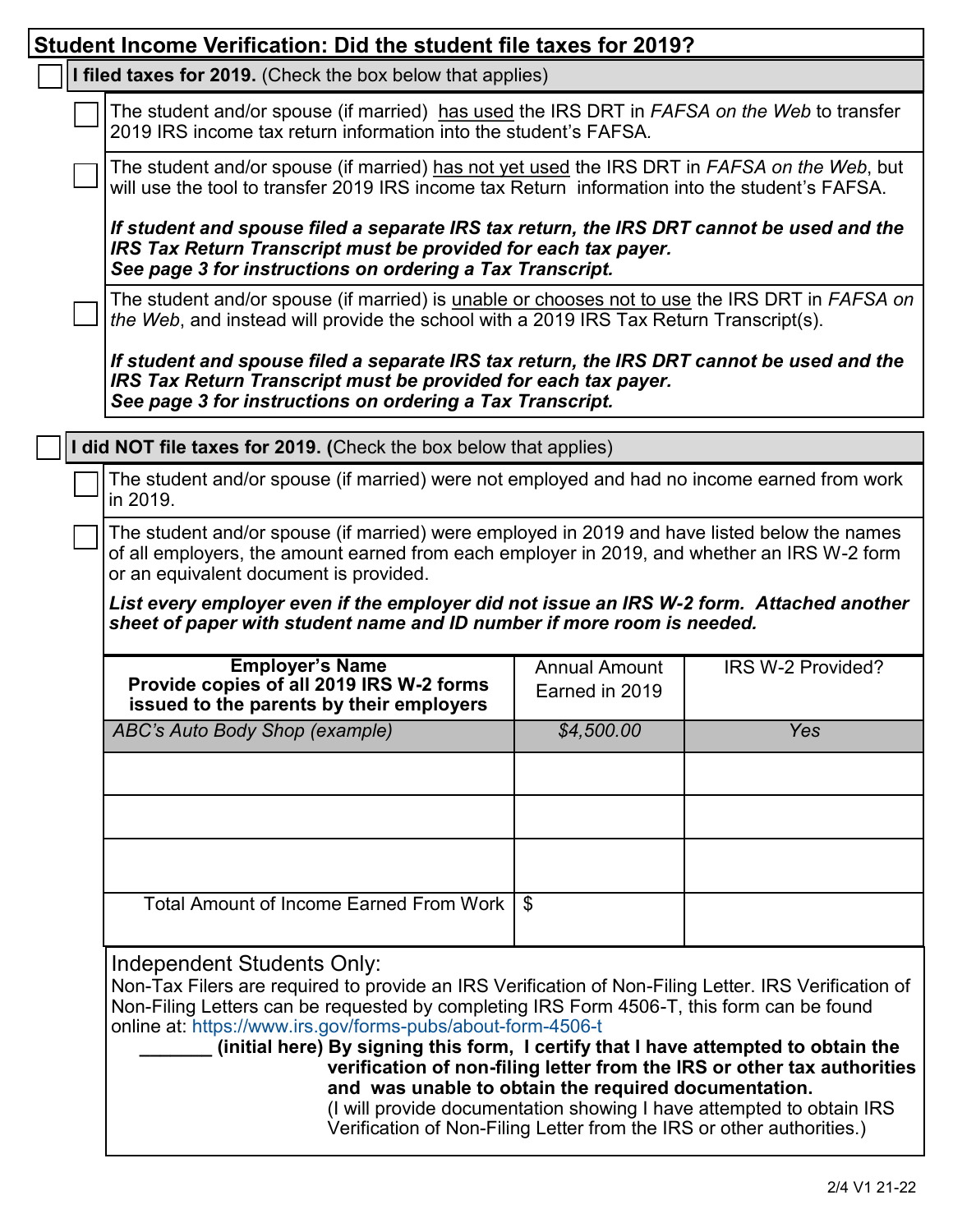| Parent Income Verification: Did the parent file taxes for 2019?                                                                                                                                                                                                                                                                                                          |                                                                                                                                                                                                                                                                                                                                                                                                                                                                                                                                                                                                                                                                               |                                        |                   |  |  |  |
|--------------------------------------------------------------------------------------------------------------------------------------------------------------------------------------------------------------------------------------------------------------------------------------------------------------------------------------------------------------------------|-------------------------------------------------------------------------------------------------------------------------------------------------------------------------------------------------------------------------------------------------------------------------------------------------------------------------------------------------------------------------------------------------------------------------------------------------------------------------------------------------------------------------------------------------------------------------------------------------------------------------------------------------------------------------------|----------------------------------------|-------------------|--|--|--|
|                                                                                                                                                                                                                                                                                                                                                                          | The parent filed taxes for 2019. (Check the box below that applies)                                                                                                                                                                                                                                                                                                                                                                                                                                                                                                                                                                                                           |                                        |                   |  |  |  |
|                                                                                                                                                                                                                                                                                                                                                                          | The parent(s) have used the IRS DRT in FAFSA on the Web to transfer 2019 IRS income tax<br>return information into the student's FAFSA.                                                                                                                                                                                                                                                                                                                                                                                                                                                                                                                                       |                                        |                   |  |  |  |
|                                                                                                                                                                                                                                                                                                                                                                          | The parent(s) have not yet used the IRS DRT in FAFSA on the Web, but will use the tool to<br>transfer 2019 IRS income tax return information into the student's FAFSA.<br>If parents filed a separate IRS tax return, the IRS DRT cannot be used and the IRS Tax<br>Return Transcript must be provided for each parent. See instructions below.                                                                                                                                                                                                                                                                                                                               |                                        |                   |  |  |  |
|                                                                                                                                                                                                                                                                                                                                                                          | The parent(s) are <i>unable or choose</i> not to use the IRS DRT in FAFSA on the Web, and instead<br>will provide the school with 2019 IRS Tax Return Transcript(s).<br>If parents filed a separate IRS tax return, the IRS DRT cannot be used and the IRS Tax                                                                                                                                                                                                                                                                                                                                                                                                                |                                        |                   |  |  |  |
|                                                                                                                                                                                                                                                                                                                                                                          | The parent did NOT file taxes for 2019. (Check the box below that applies)                                                                                                                                                                                                                                                                                                                                                                                                                                                                                                                                                                                                    |                                        |                   |  |  |  |
|                                                                                                                                                                                                                                                                                                                                                                          | Neither parent was employed, and neither had income earned from work in 2019.                                                                                                                                                                                                                                                                                                                                                                                                                                                                                                                                                                                                 |                                        |                   |  |  |  |
|                                                                                                                                                                                                                                                                                                                                                                          | One or both parents were employed in 2019 and have listed below the names of all employers, the<br>amount earned from each employer in 2019, and whether an IRS W-2 form or an equivalent<br>document is provided.                                                                                                                                                                                                                                                                                                                                                                                                                                                            |                                        |                   |  |  |  |
|                                                                                                                                                                                                                                                                                                                                                                          | List every employer even if the employer did not issue an IRS W-2 form. Attach another<br>sheet of paper with student name and ID number if needed.                                                                                                                                                                                                                                                                                                                                                                                                                                                                                                                           |                                        |                   |  |  |  |
|                                                                                                                                                                                                                                                                                                                                                                          | <b>Employer's Name</b><br>Provide copies of all 2019 IRS W-2 forms issued<br>to the parents by their employers                                                                                                                                                                                                                                                                                                                                                                                                                                                                                                                                                                | <b>Annual Amount</b><br>Earned in 2019 | IRS W-2 Provided? |  |  |  |
|                                                                                                                                                                                                                                                                                                                                                                          | ABC's Auto Body Shop (example)                                                                                                                                                                                                                                                                                                                                                                                                                                                                                                                                                                                                                                                | \$4,500.00                             | Yes               |  |  |  |
|                                                                                                                                                                                                                                                                                                                                                                          |                                                                                                                                                                                                                                                                                                                                                                                                                                                                                                                                                                                                                                                                               |                                        |                   |  |  |  |
|                                                                                                                                                                                                                                                                                                                                                                          | Total Amount of Income Earned From Work                                                                                                                                                                                                                                                                                                                                                                                                                                                                                                                                                                                                                                       | $\mathfrak{S}$                         |                   |  |  |  |
|                                                                                                                                                                                                                                                                                                                                                                          | Verification of Nonfiling by IRS<br>Non-Tax Filers are required to provide an IRS Verification of Non-Filing Letter. IRS Verification of<br>Non-Filing Letters can be requested by completing IRS Form 4506-T. This form can be found<br>online at: https://www.irs.gov/forms-pubs/about-form-4506-t<br>(initial here) By signing this form, I certify that I have attempted to obtain the<br>verification of non-filing letter from the IRS or other tax authorities<br>and was unable to obtain the required documentation.<br>I will provide documentation showing you have attempted to obtain IRS<br>Verification of Non-Filing Letter from the IRS or other authorities |                                        |                   |  |  |  |
| How to order IRS Tax Return Transcripts, if required:<br>Get Transcript by Mail - Go to www.irs.gov, click "Get Your Tax Record." Click "Get Transcript by Mail."<br>Make sure to request the "Return Transcript" and <b>NOT</b> the "Account Transcript." The transcript is<br>generally received within 10 business days from the IRS's receipt of the online request. |                                                                                                                                                                                                                                                                                                                                                                                                                                                                                                                                                                                                                                                                               |                                        |                   |  |  |  |

- Get Transcript Online Go to [www.irs.gov,](http://www.irs.gov) click "Get Your Tax Record." Click "Get Transcript Online." Make sure to request the "Return Transcript" and *NOT* the "Account Transcript." To use the Get Transcript Online tool, the user must have (1) access to a valid email address, (2) a text-enabled mobile phone (pay-as-you-go plans cannot be used) in the user's name, and (3) specific financial account numbers (such as a credit card number or an account number for a home mortgage or auto loan). The transcript displays online upon successful completion of the IRS's two-step authentication. Automated Telephone Request – 1-800-908-9946. Transcript is generally received within 10 business
- days from the IRS's receipt of the telephone request.
- Paper Request Form IRS Form 4506T-EZ or IRS Form 4506-T. The transcript is generally received within 10 business days from the IRS's receipt of the paper request form.